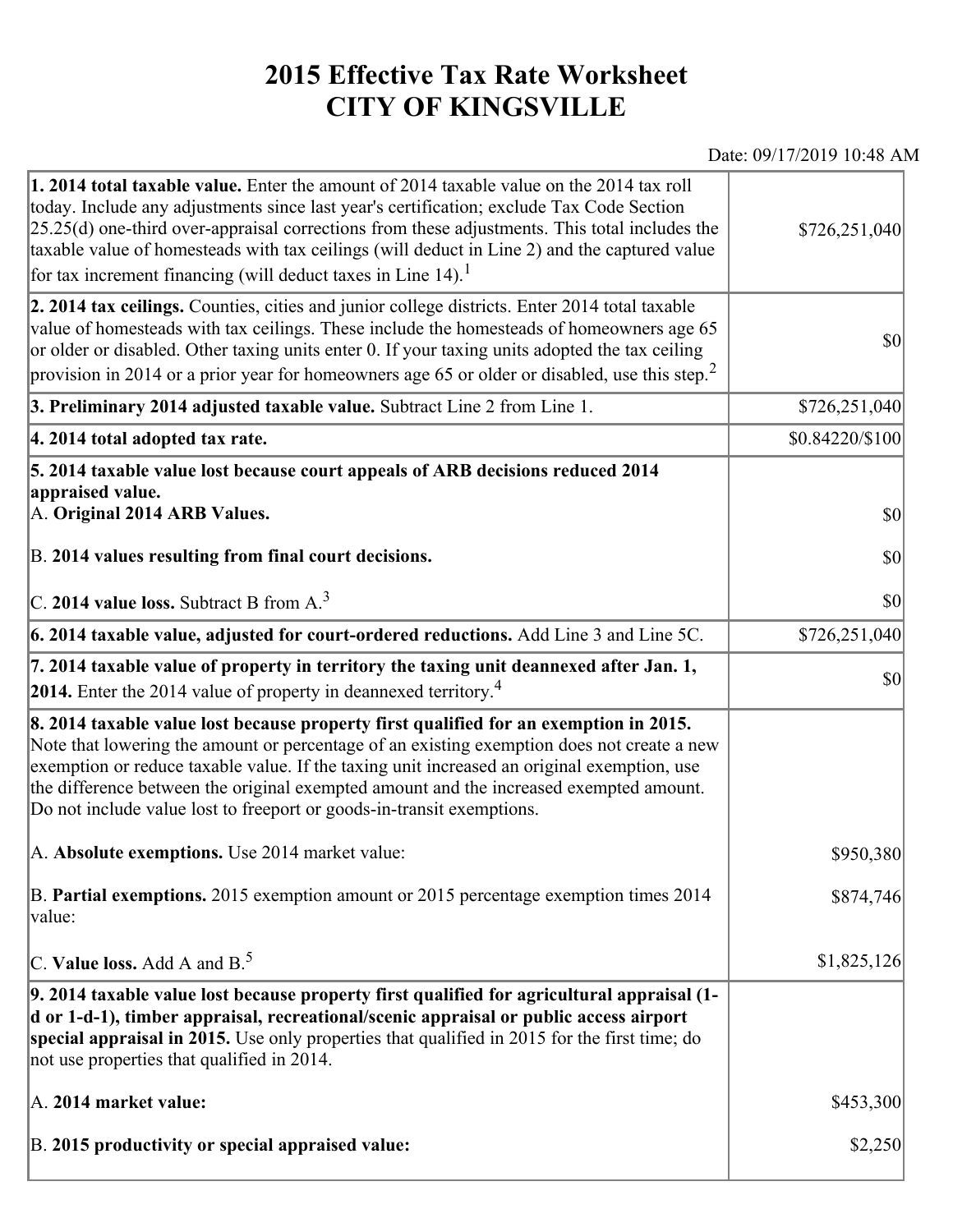| C. Value loss. Subtract B from $A6$                                                                                                                                                                                                                                                                                                                                                                                                                                                                                                                                                                                                                                                                                      | \$451,050     |
|--------------------------------------------------------------------------------------------------------------------------------------------------------------------------------------------------------------------------------------------------------------------------------------------------------------------------------------------------------------------------------------------------------------------------------------------------------------------------------------------------------------------------------------------------------------------------------------------------------------------------------------------------------------------------------------------------------------------------|---------------|
| 10. Total adjustments for lost value. Add lines 7, 8C and 9C.                                                                                                                                                                                                                                                                                                                                                                                                                                                                                                                                                                                                                                                            | \$2,276,176   |
| 11. 2014 adjusted taxable value. Subtract Line 10 from Line 6.                                                                                                                                                                                                                                                                                                                                                                                                                                                                                                                                                                                                                                                           | \$723,974,864 |
| 12. Adjusted 2014 taxes. Multiply Line 4 by Line 11 and divide by \$100.                                                                                                                                                                                                                                                                                                                                                                                                                                                                                                                                                                                                                                                 | \$6,097,316   |
| 13. Taxes refunded for years preceding tax year 2014. Enter the amount of taxes refunded<br>by the taxing unit for tax years preceding tax year 2014. Types of refunds include court<br>decisions, Tax Code Section 25.25(b) and (c) corrections and Tax Code Section 31.11<br>payment errors. Do not include refunds for tax year 2014. This line applies only to tax years<br>preceding tax year 2014. <sup>7</sup>                                                                                                                                                                                                                                                                                                    | \$72,836      |
| 14. Taxes in tax increment financing (TIF) for tax year 2014. Enter the amount of taxes<br>paid into the tax increment fund for a reinvestment zone as agreed by the taxing unit. If the<br>taxing unit has no 2015 captured appraised value in Line 16D, enter $08$                                                                                                                                                                                                                                                                                                                                                                                                                                                     | $ 10\rangle$  |
| 15. Adjusted 2014 taxes with refunds and TIF adjustment. Add Lines 12 and 13, subtract<br>Line $149$                                                                                                                                                                                                                                                                                                                                                                                                                                                                                                                                                                                                                     | \$6,170,152   |
| 16. Total 2015 taxable value on the 2015 certified appraisal roll today. This value<br>includes only certified values and includes the total taxable value of homesteads with tax<br>ceilings (will deduct in Line 18). These homesteads include homeowners age 65 or older or<br>disabled. <sup>10</sup>                                                                                                                                                                                                                                                                                                                                                                                                                |               |
| A. Certified values:                                                                                                                                                                                                                                                                                                                                                                                                                                                                                                                                                                                                                                                                                                     | \$755,688,639 |
| B. Counties: Include railroad rolling stock values certified by the Comptroller's office:                                                                                                                                                                                                                                                                                                                                                                                                                                                                                                                                                                                                                                | \$0           |
| C. Pollution control exemption: Deduct the value of property exempted for the current tax<br>year for the first time as pollution control property:                                                                                                                                                                                                                                                                                                                                                                                                                                                                                                                                                                      | $ 10\rangle$  |
| $\vert$ D. Tax increment financing: Deduct the 2015 captured appraised value of property taxable<br>by a taxing unit in a tax increment financing zone for which the 2015 taxes will be deposited<br>into the tax increment fund. Do not include any new property value that will be included in<br>Line 21 below. <sup>11</sup>                                                                                                                                                                                                                                                                                                                                                                                         | \$0           |
| E. Total 2015 value. Add A and B, then subtract C and D.                                                                                                                                                                                                                                                                                                                                                                                                                                                                                                                                                                                                                                                                 | \$755,688,639 |
| $ 17.$ Total value of properties under protest or not included on certified appraisal roll. $^{12}$                                                                                                                                                                                                                                                                                                                                                                                                                                                                                                                                                                                                                      |               |
| A. 2015 taxable value of properties under protest. The chief appraiser certifies a list of<br>properties still under ARB protest. The list shows the appraisal district's value and the<br>taxpayer's claimed value, if any, or an estimate of the value if the taxpayer wins. For each of<br>the properties under protest, use the lowest of these values. Enter the total value. <sup>13</sup>                                                                                                                                                                                                                                                                                                                         | $ 10\rangle$  |
| B. 2015 value of properties not under protest or included on certified appraisal roll.<br>The chief appraiser gives taxing units a list of those taxable properties that the chief<br>appraiser knows about, but are not included in the appraisal roll certification. These<br>properties also are not on the list of properties that are still under protest. On this list of<br>properties, the chief appraiser includes the market value, appraised value and exemptions for<br>the preceding year and a reasonable estimate of the market value, appraised value and<br>exemptions for the current year. Use the lower market, appraised or taxable value (as<br>appropriate). Enter the total value. <sup>14</sup> | 30            |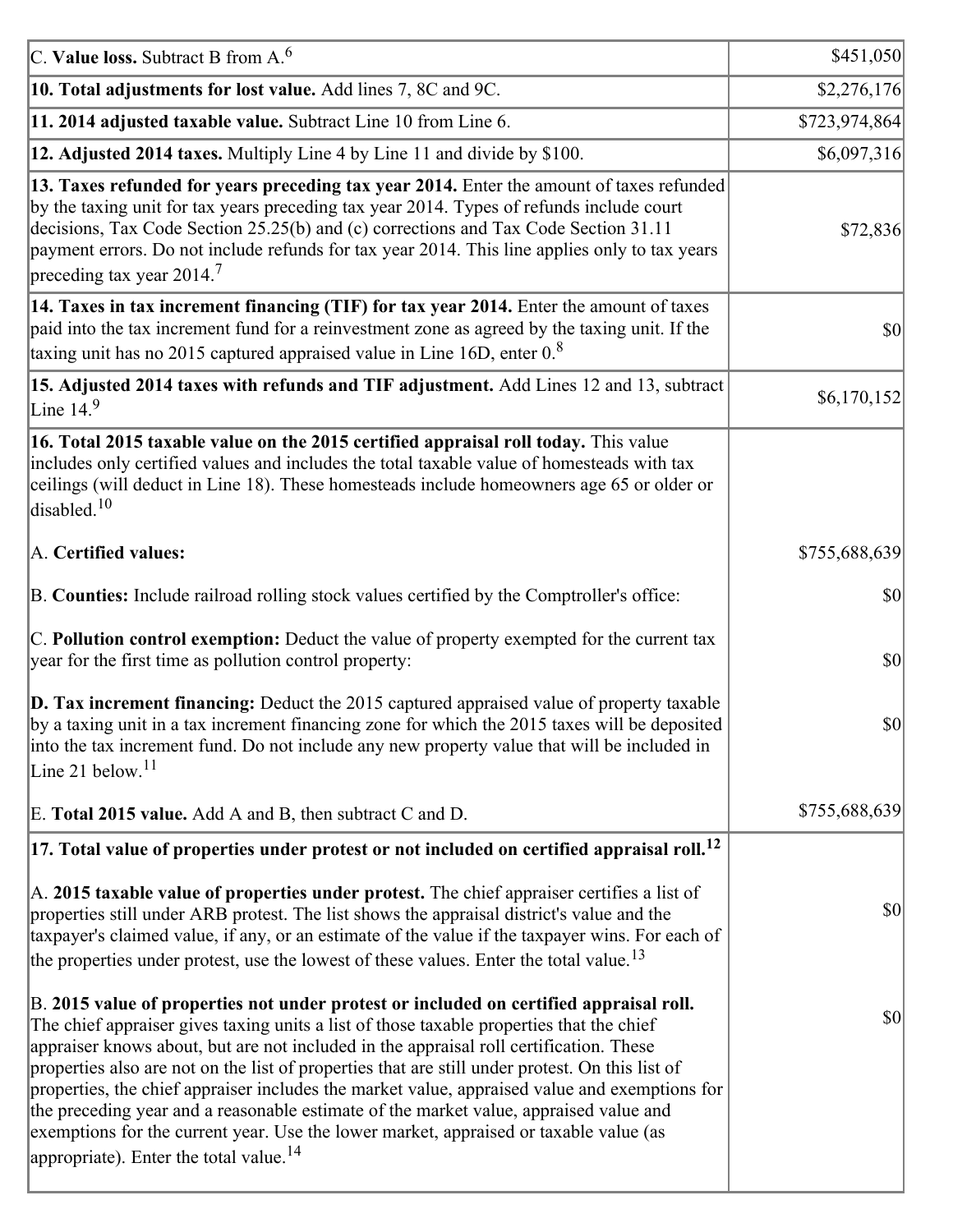| C. Total value under protest or not certified: Add A and B.                                                                                                                                                                                                                                                                                                                                                                                                                                                                                                                                                                                  | <b>\$0</b>      |
|----------------------------------------------------------------------------------------------------------------------------------------------------------------------------------------------------------------------------------------------------------------------------------------------------------------------------------------------------------------------------------------------------------------------------------------------------------------------------------------------------------------------------------------------------------------------------------------------------------------------------------------------|-----------------|
| 18. 2015 tax ceilings. Counties, cities and junior colleges enter 2015 total taxable value of<br>homesteads with tax ceilings. These include the homesteads of homeowners age 65 or older<br>or disabled. Other taxing units enter 0. If your taxing units adopted the tax ceiling provision<br>$\vert$ in 2014 or a prior year for homeowners age 65 or older or disabled, use this step. <sup>15</sup>                                                                                                                                                                                                                                     | $ 10\rangle$    |
| 19. 2015 total taxable value. Add Lines 16E and 17C. Subtract Line 18.                                                                                                                                                                                                                                                                                                                                                                                                                                                                                                                                                                       | \$755,688,639   |
| 20. Total 2015 taxable value of properties in territory annexed after Jan. 1, 2014.<br>Include both real and personal property. Enter the 2015 value of property in territory<br>$\frac{16}{2}$                                                                                                                                                                                                                                                                                                                                                                                                                                              | $ 10\rangle$    |
| 21. Total 2015 taxable value of new improvements and new personal property located<br>in new improvements. New means the item was not on the appraisal roll in 2014. An<br>improvement is a building, structure, fixture or fence erected on or affixed to land. New<br>additions to existing improvements may be included if the appraised value can be<br>determined. New personal property in a new improvement must have been brought into the<br>taxing unit after Jan. 1, 2014, and be located in a new improvement. New improvements do<br>include property on which a tax abatement agreement has expired for $2015$ . <sup>17</sup> | \$14,227,768    |
| 22. Total adjustments to the 2015 taxable value. Add Lines 20 and 21.                                                                                                                                                                                                                                                                                                                                                                                                                                                                                                                                                                        | \$14,227,768    |
| 23. 2015 adjusted taxable value. Subtract Line 22 from Line 19.                                                                                                                                                                                                                                                                                                                                                                                                                                                                                                                                                                              | \$741,460,871   |
| 24. 2015 effective tax rate. Divide Line 15 by Line 23 and multiply by $$100$ . <sup>18</sup>                                                                                                                                                                                                                                                                                                                                                                                                                                                                                                                                                | \$0.83216/\$100 |
| <b>25. COUNTIES ONLY.</b> Add together the effective tax rates for each type of tax the county<br>levies. The total is the 2015 county effective tax rate. <sup>19</sup>                                                                                                                                                                                                                                                                                                                                                                                                                                                                     |                 |

A county, city or hospital district that adopted the additional sales tax in November 2014 or in May 2015 must adjust its effective tax rate. The Additional Sales Tax Rate Worksheet sets out this adjustment. Do not forget to complete the Additional Sales Tax Rate Worksheet if the taxing unit adopted the additional sales tax on these dates.

<sup>1</sup>Tex. Tax Code Section  $26.012(14)$ <sup>2</sup>Tex. Tax Code Section  $26.012(14)$  $3$ Tex. Tax Code Section 26.012(13)  ${}^{4}$ Tex. Tax Code Section 26.012(15)  $5$ Tex. Tax Code Section 26.012(15)  ${}^{6}$ Tex. Tax Code Section 26.012(15)  $7$ Tex. Tax Code Section 26.012(13)  ${}^{8}$ Tex. Tax Code Section 26.03(c)  $^{9}$ Tex. Tax Code Section 26.012(13)  $10$ Tex. Tax Code Section 26.012(15) <sup>11</sup>Tex. Tax Code Section  $26.03(c)$ <sup>12</sup>Tex. Tax Code Section  $26.01(c)$ <sup>13</sup>Tex. Tax Code Section 26.04 and 26.041 <sup>14</sup>Tex. Tax Code Section 26.04 and 26.041 <sup>15</sup>Tex. Tax Code Section  $26.012(6)$  $16$ Tex. Tax Code Section 26.012(17) <sup>17</sup>Tex. Tax Code Section  $26.012(17)$ <sup>18</sup>Tex. Tax Code Section 26.04(c) <sup>19</sup>Tex. Tax Code Section 26.04(d)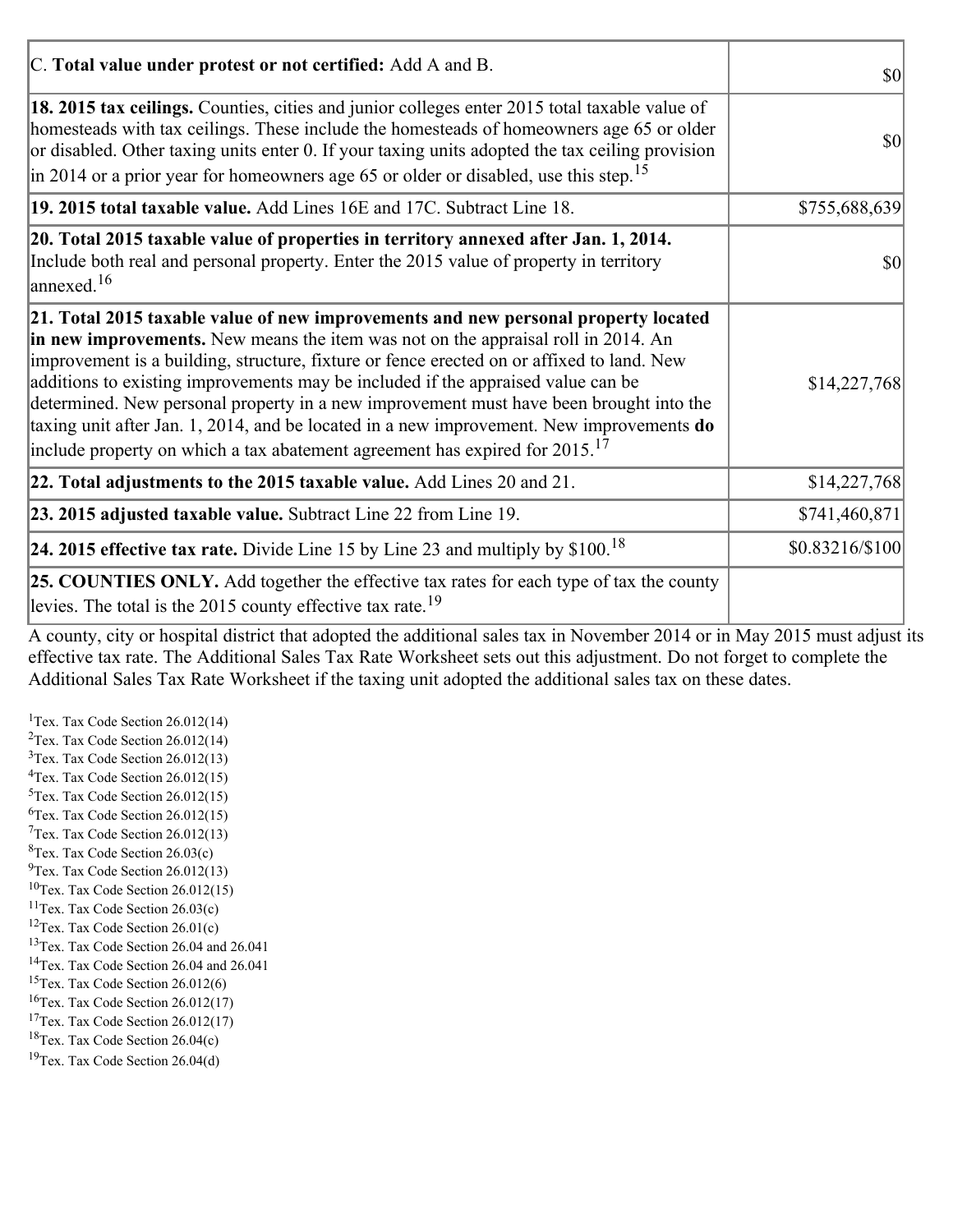## **2015 Rollback Tax Rate Worksheet CITY OF KINGSVILLE**

Date: 09/17/2019

| 26. 2014 maintenance and operations (M&O) tax rate.                                                                                                                                                                                                                                                                                                                                                                                                                                                                                                                                                                                                                     | \$0.65558/\$100]                    |
|-------------------------------------------------------------------------------------------------------------------------------------------------------------------------------------------------------------------------------------------------------------------------------------------------------------------------------------------------------------------------------------------------------------------------------------------------------------------------------------------------------------------------------------------------------------------------------------------------------------------------------------------------------------------------|-------------------------------------|
| $ 27.2014$ adjusted taxable value. Enter the amount from Line 11.                                                                                                                                                                                                                                                                                                                                                                                                                                                                                                                                                                                                       | \$723,974,864                       |
| 28. 2014 M&O taxes.                                                                                                                                                                                                                                                                                                                                                                                                                                                                                                                                                                                                                                                     |                                     |
|                                                                                                                                                                                                                                                                                                                                                                                                                                                                                                                                                                                                                                                                         |                                     |
| $ A$ . Multiply Line 26 by Line 27 and divide by \$100.                                                                                                                                                                                                                                                                                                                                                                                                                                                                                                                                                                                                                 | \$4,746,234                         |
| B. Cities, counties and hospital districts with additional sales tax: Amount of additional<br>sales tax collected and spent on M&O expenses in 2014. Enter amount from full year's sales<br>tax revenue spent for M&O in 2014 fiscal year, if any. Other taxing units enter 0. Counties<br>exclude any amount that was spent for economic development grants from the amount of<br>sales tax spent.                                                                                                                                                                                                                                                                     | \$1,514,327                         |
| C. Counties: Enter the amount for the state criminal justice mandate. If second or later year,<br>the amount is for increased cost above last year's amount. Other taxing units enter 0.                                                                                                                                                                                                                                                                                                                                                                                                                                                                                | $ 10\rangle$                        |
| D. Transferring function: If discontinuing all of a department, function or activity and<br>transferring it to another taxing unit by written contract, enter the amount spent by the taxing<br>unit discontinuing the function in the 12 months preceding the month of this calculation. If<br>the taxing unit did not operate this function for this 12-month period, use the amount spent<br>in the last full fiscal year in which the taxing unit operated the function. The taxing unit<br>discontinuing the function will subtract this amount in H below. The taxing unit receiving<br>the function will add this amount in H below. Other taxing units enter 0. | $ 10\rangle$                        |
| E. Taxes refunded for years preceding tax year 2014: Enter the amount of M&O taxes<br>refunded in the preceding year for taxes before that year. Types of refunds include court<br>decisions, Tax Code Section 25.25(b) and (c) corrections and Tax Code Section 31.11<br>payment errors. Do not include refunds for tax year 2014. This line applies only to tax years<br>preceding tax year 2014.                                                                                                                                                                                                                                                                     | \$55,819                            |
| F. Enhanced indigent health care expenditures: Enter the increased amount for the<br>current year's enhanced indigent health care expenditures above the preceding tax year's<br>enhanced indigent health care expenditures, less any state assistance.                                                                                                                                                                                                                                                                                                                                                                                                                 | $\vert \mathbf{S} \mathbf{0} \vert$ |
| G. Taxes in TIF: Enter the amount of taxes paid into the tax increment fund for a<br>reinvestment zone as agreed by the taxing unit. If the taxing unit has no 2015 captured<br>appraised value in Line 16D, enter 0.                                                                                                                                                                                                                                                                                                                                                                                                                                                   | $ 10\rangle$                        |
| <b>H. Adjusted M&amp;O Taxes.</b> Add A, B, C, E and F. For unit with D, subtract if discontinuing<br>function and add if receiving function. Subtract G.                                                                                                                                                                                                                                                                                                                                                                                                                                                                                                               | \$6,316,380                         |
| 29. 2015 adjusted taxable value. Enter Line 23 from the Effective Tax Rate Worksheet.                                                                                                                                                                                                                                                                                                                                                                                                                                                                                                                                                                                   | \$741,460,871                       |
| 30. 2015 effective maintenance and operations rate. Divide Line 28H by Line 29 and<br>multiply by \$100.                                                                                                                                                                                                                                                                                                                                                                                                                                                                                                                                                                | \$0.85188/\$100                     |
| 31. 2015 rollback maintenance and operation rate. Multiply Line 30 by 1.08.                                                                                                                                                                                                                                                                                                                                                                                                                                                                                                                                                                                             | \$0.92003/\$100                     |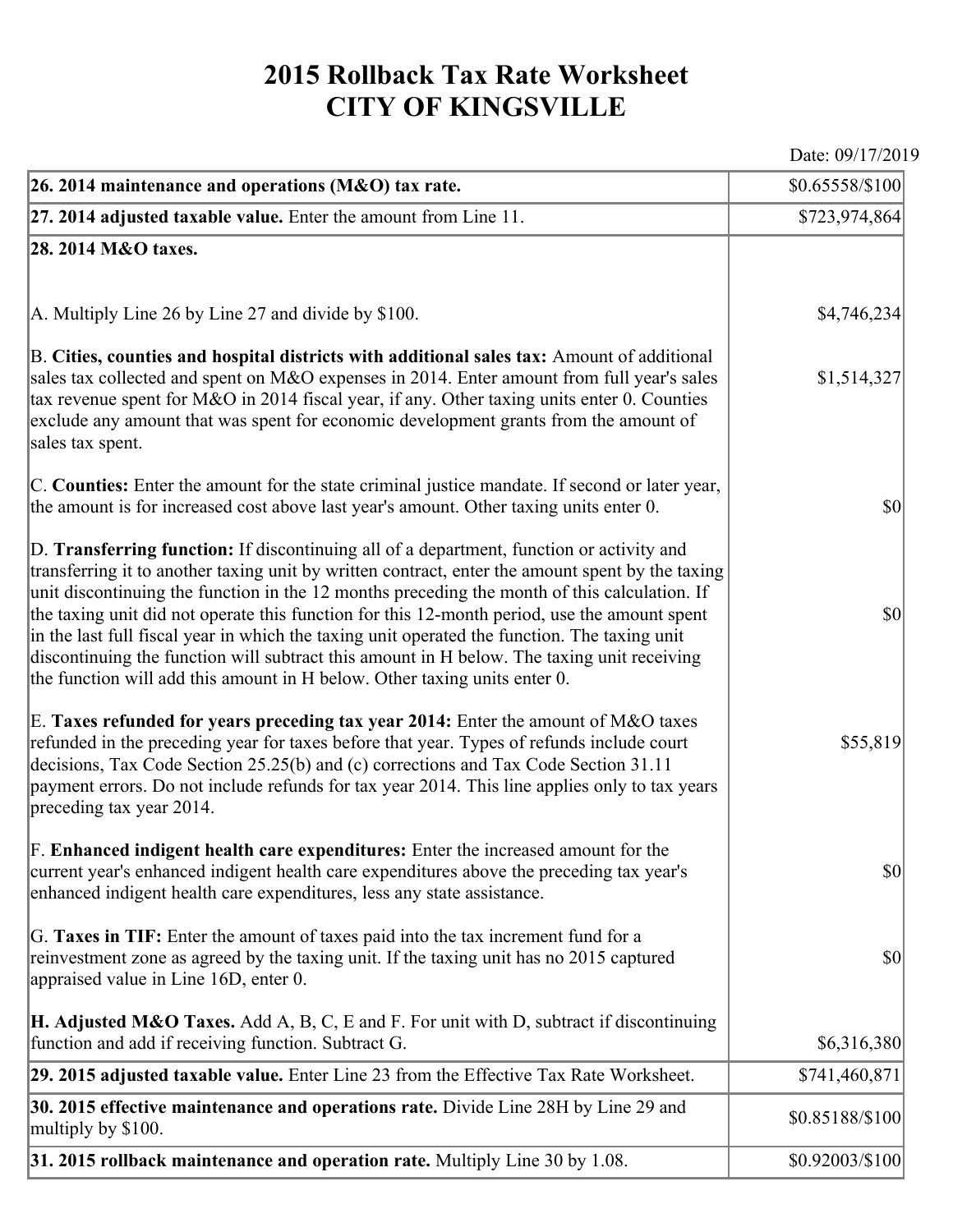| 32. Total 2015 debt to be paid with property taxes and additional sales tax revenue.<br>"Debt" means the interest and principal that will be paid on debts that:<br>$(1)$ are paid by property taxes,                                                                                                                                            |                 |
|--------------------------------------------------------------------------------------------------------------------------------------------------------------------------------------------------------------------------------------------------------------------------------------------------------------------------------------------------|-----------------|
| $(2)$ are secured by property taxes,                                                                                                                                                                                                                                                                                                             |                 |
| $(3)$ are scheduled for payment over a period longer than one year and<br>$(4)$ are not classified in the taxing unit's budget as M&O expenses.                                                                                                                                                                                                  |                 |
| A. Debt also includes contractual payments to other taxing units that have incurred debts on<br>behalf of this taxing unit, if those debts meet the four conditions above. Include only<br>amounts that will be paid from property tax revenue. Do not include appraisal district budget<br>payments. List the debt in Schedule B: Debt Service. | \$1,453,638     |
| B. Subtract unencumbered fund amount used to reduce total debt.                                                                                                                                                                                                                                                                                  | \$44,000        |
| C. Subtract <b>amount paid</b> from other resources.                                                                                                                                                                                                                                                                                             |                 |
| D. Adjusted debt. Subtract B and C from A.                                                                                                                                                                                                                                                                                                       | \$0             |
|                                                                                                                                                                                                                                                                                                                                                  | \$1,409,638     |
| 33. Certified 2014 excess debt collections. Enter the amount certified by the collector.                                                                                                                                                                                                                                                         | \$0             |
| 34. Adjusted 2015 debt. Subtract Line 33 from Line 32D.                                                                                                                                                                                                                                                                                          | \$1,409,638     |
| 35. Certified 2015 anticipated collection rate. Enter the rate certified by the collector. If<br>the rate is 100 percent or greater, enter 100 percent.                                                                                                                                                                                          | 100.00%         |
| 36. 2015 debt adjusted for collections. Divide Line 34 by Line 35                                                                                                                                                                                                                                                                                | \$1,409,638     |
| 37. 2015 total taxable value. Enter the amount on Line 19.                                                                                                                                                                                                                                                                                       | \$755,688,639   |
| <b>38. 2015 debt tax rate.</b> Divide Line 36 by Line 37 and multiply by \$100.                                                                                                                                                                                                                                                                  | \$0.18653/\$100 |
| 39. 2015 rollback tax rate. Add Lines 31 and 38.                                                                                                                                                                                                                                                                                                 | \$1.10656/\$100 |
| 40. COUNTIES ONLY. Add together the rollback tax rates for each type of tax the county<br>levies. The total is the 2015 county rollback tax rate.                                                                                                                                                                                                |                 |

A taxing unit that adopted the additional sales tax must complete the lines for the Additional Sales Tax Rate. A taxing unit seeking additional rollback protection for pollution control expenses completes the Additional Rollback Protection for Pollution Control.